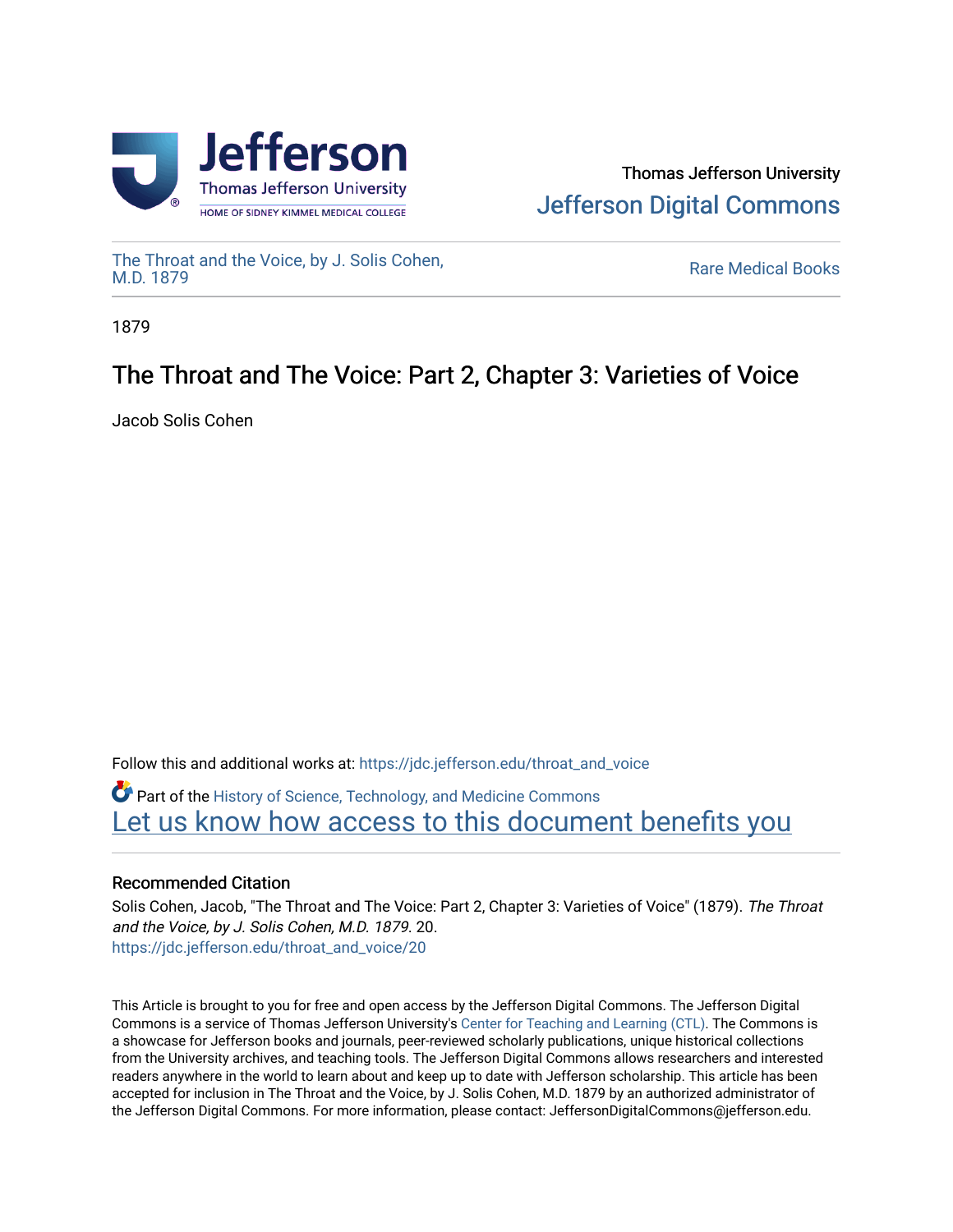#### I I2 *THE THROAT AND THE VOICE.*

greater facility in a foreign language, so that, often, very little of their original accent is apparent in speaking the newly-acquired language. The children of foreigners in this country, who habitually speak the language of their parents in their homes, rarely acquire an English accent absolutely free from foreign tinge.

So important is it deemed by some teachers of vocal art, that proper positions of the mouth should be maintained for certain sounds, that they actually make their pupils practise before a mirror until they become expert, or have learned to break themselves of adopting awkward positions of the mouth and its contents, which impair the purity of the tone, or attract attention as contortions or actual deformities.

It is thus evident that the human vocal apparatus  $$ lungs, windpipe, larynx, mouth, throat, and nose—is a musical instrument, capable of rendering shades of expression far more delicate than any that can emanate from a musical instrument " the work of men's hands." It is emphatically a reed instrument, with bellows (lungs), pipe (windpipe), reed-box (larynx), two flexible reeds (vocal bands), and resonance attachment (throat, mouth, nose). These parts are movable upon themselves and their adjacent structures ; and are kept moist and flexible by a bland lubricating fluid continuously secreted from the glands of the delicate mucous membrane which covers and protects them.

## CHAPTER III.

#### VARIETIES OF VOICE.

FOUR chief varieties of voice are recognized in<br>vocal music or utterance ;—two in the voice of vocal music or utterance ;— two in the voice of the male, and two in that of the female. These are the bass and tenor, and the contralto and soprano respectively. The peculiarity depends in part upon the natural pitch of the voice, and to a much greater degree upon its timbre or quality. The bass voice descends lower in the scale than the tenor, and its strength and beauty are resident in the graver notes ; still, some bass singers can ascend as high as the tenor, though not with equal richness and delicacy, for the peculiar power of the tenor voice resides in the higher notes. In like manner, the contralto, whose superiority is manifested in the lower notes, may ascend as high as the soprano, but without the melody of the soprano, whose forte is in the higher notes. A baritone voice is a tenor voice possessing but a moderate compass in the higher scale, and yet incapable of going very low ; and a mezzo-soprano s a soprano voice in the same relative condition.  $\sigma^*$  H  $_{II3}$